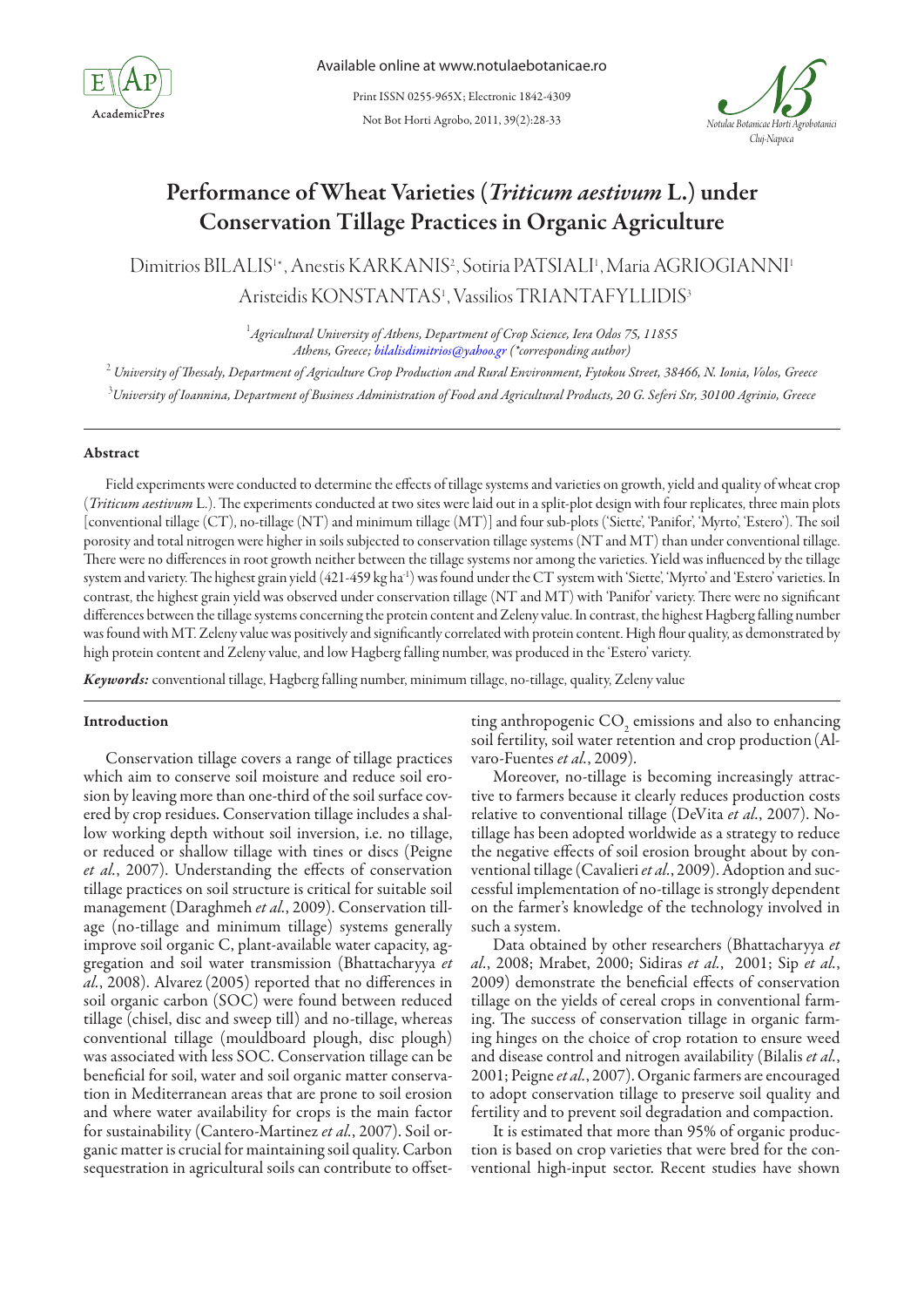that such varieties lack important traits required under organic and low-input production conditions. Some of the traits (e.g. semi-dwarf genes) that were introduced to address problems such as lodging in cereals in high-input systems were shown to have negative side-effects (lower protein content and poorer nutrient-use efficiency) on the performance of varieties under organic and low-input agronomic conditions(Lammerts van Bueren *et al.*, 2010; Li *et al.*, 2010). Specific breeding for organic systems may help reduce their yield gap relative to conventional systems by exploiting genotype  $\times$  system interaction (Annicchiarico *et al.*, 2010). The main objective of this study was to evaluate the effect of tillage system on soil properties, growth, grain yield and quality of wheat crop. It has been intended to evaluate the performance of four wheat varieties under organic conditions.

## Material and methods

# *Field trials*

The experiment was repeated twice. A winter wheat crop (*Triticum aestivum* L.) was established in the experimental field of the Agricultural University of Athens (23°43´E, 34°58´N) in 2007. The soil was clay loam (29.8% clay, 34.3% silt and 35.9% sand) with pH 7.24,  $NO_3$ -N 12.4 mg kg-1 soil, P 13.2 mg kg-1 soil, K 201 mg kg-1 soil. Annual temperature and precipitation were 18.11°C and 420 mm, respectively. In parallel, a wheat crop was established in the Agrinio area (western Greece, Lat: 38°35´, Long: 21°25´) in 2008. The soil was a clay loam (24.9% clay, 61.2% silt, and 13.9% sand) with pH 7.4, organic matter 1.45%, EC 0.63 mS cm-1, 0.152% total nitrogen and a sufficient supply of phosphorus (P Olsen 175 ppm) and potassium (632 ppm). Annual temperature and precipitation were 17.2°C and 955 mm, respectively. Some meteorological data of the experimental sites are presented in Fig. 1. The sites were managed according to organic agriculture guidelines (EC 834/2007).

The experiments were set up on an area of 820 m<sup>2</sup> (34  $m \times 24$  m) according to the split-plot design with four



Fig. 1. Meteorological data (temperature: °C and precipitation: mm) for the experimental sites during the experimental periods ( January-June).

replicates, three main plots (conventional tillage: CT, moldboard plowing at 20-25 cm, followed by one rotary hoeing at 5-10 cm; minimum tillage: MT, chiseling at 20 cm depth followed by one rotary hoeing at 5-10 cm; notillage: NT: no tillage, direct sowing (in the row, hand tilling (5 cm deep) was performed before wheat sowing) and four sub-plots (wheat varieties: 'Panifor', Ester, 'Myrto', 'Siete Serros'). The main-plot size was 250 m<sup>2</sup>. This study was part of a long-term experiment started in 2005 and 2006, in Athens and Agrinio, respectively. At each site, the tillage treatments were repeated every year on the same plots. The crop cultivated before the wheat was vetch (*Vicia sativa* L. cv. 'Alexander'). Wheat was sown by hand in rows 18 cm apart at a depth of 3 cm. Wheat was sown on 21 November 2007 and 20 November 2008 at a rate of 220 kg ha-1. Finally, weeds were controlled by hand at 60 and 120 days after sowing.

## *Sampling, measurements and methods*

Total porosity of the soil was determined by 1-Db/ Dp, where Dp is the particle density  $(2.5 \text{ g cm}^{-3})$  and Db is the soil bulk density. Soil bulk density was determined for each plot by taking undisturbed soil cores with 100 cm<sup>3</sup>cylinders from a depth of 0-10 cm. Three samples of 100 cm3 per plot were taken [220 days after sowing (DAS)]. The undisturbed samples were finally oven dried at 100°C for 24 h to obtain soil dry mass and the soil bulk density was calculated as follow: Db=dry mass  $(g)/100$  cm<sup>3</sup>. The total nitrogen was determined by the Kjeldahl method (Bremner, 1960) using a Buchi 316 device in order to combust and extract the soil samples.

For the computation of height and tillers, 10 plants were randomly selected in each plot. Root samples were collected 75 DAS and from the 0-25 cm layer by using a cylindrical auger (25 cm length, 10 cm diameter) at the midpoint between successive plants within a row. For each sample, roots were separated from soil after standing for 24 h in water +  $(NaPO<sub>3</sub>)<sub>6</sub> + Na<sub>2</sub>CO<sub>3</sub>$ . The root dry weight was then determined after drying one of the paired samples for 48 h at 70°C. For the determination of the density and diameter of roots, the root samples were placed on a high-resolution scanner using DT software (Delta-T Scan version 2.04; Delta-T Devices Ltd, Burrwell, Cambridge, UK).

The wheat seed yield also was determined by manually harvesting the plants in the two centre rows of each plot on  $22<sup>nd</sup>$  of June 2008 and  $20<sup>th</sup>$  of June 2009. 1000grain weight was estimated by randomly taking 4×100 grains from each plot. For the computation of ear length ten ears per plot were measured. Grain protein (%) was calculated after multiplying Kjeldahl N by 5.7 (De Vita *et al.*, 2007). The grain nitrogen content was determined by the Kjeldahl method. α-Αmylase activity (Hagberg falling number) was measured using the Hagberg recommended method (Hagberg, 1960; ISO-3093, 2004). Finally, the sedimentation test (Zeleny value) developed by ISO-5529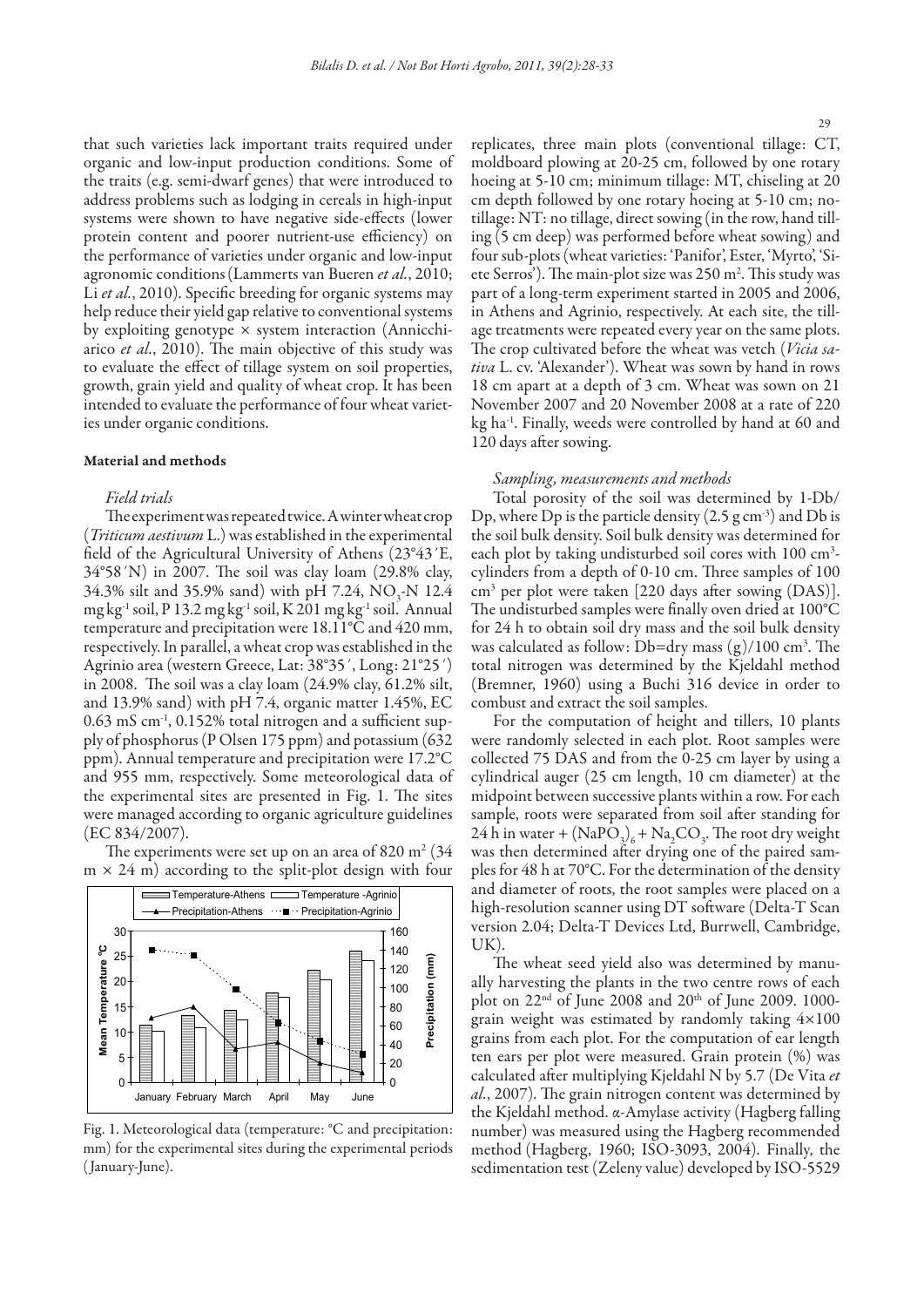#### 30

was used for estimating the gluten strength of wheat grain (ISO-5529, 2007).

## *Statistical analysis*

For calculating analysis of variance and comparisons of means, Statistica software (StatSoft 1996) was used. The LSD test was used to detect and separate the mean treatment differences. Correlation analyses were used to describe the relationships between growth parameters and yield components. All comparisons were made at the 5% level of significance.

# Results and discussion

## *Soil properties*

The lowest porosity (35.5-37%) and total N (0.121- 0.133%) were found under CT (Tab. 1). There were also statistically significant differences between MT and NT systems. The highest porosity was observed under NT. Networks of biopores created by plant and animal activity might accumulate in untilled cropping systems (Wuest, 2001). Bilalis *et al.* (2009) observed that no-till management considerably influenced the improvement of the physical and chemical soil properties and increased the earthworm abundance. Data obtained by other researchers (Alvaro-Fuentes *et al.*, 2009; Bilalis *et al.*, 2010; Cantero-Martinez *et al.*, 2007; Cavalieri *et al.*, 2009; László *et al.*, 2007; Sidiras *et al.*, 2001; Tangyuan *et al.* 2009) clearly demonstrated the beneficial effects of conservation tillage (NT and MT) on soil structure and fertility. Daraghmeh *et al.*(2009) found that compared to conventional tillage,

Tab. 1. Influence of tillage system (conventional tillage: CT, minimum tillage: MT and no-tillage: NT) and wheat varieties ('Siette', 'Panifor', 'Myrto', 'Estero') on porosity (%) and total nitrogen (%) of soil, in Athens and in Agrinio

| Varieties                           | Tillage system                 |                                |       |                                |                                |       |  |
|-------------------------------------|--------------------------------|--------------------------------|-------|--------------------------------|--------------------------------|-------|--|
| Porosity %                          |                                | Athens                         |       | Agrinio                        |                                |       |  |
|                                     | CT                             | NΤ                             | MТ    | СT                             | NΤ                             | MТ    |  |
| 'Siette'                            | 37                             | 43.75                          | 41    | 36.5                           | 41                             | 39    |  |
| 'Panifor'                           | 35.5                           | 43.5                           | 39.75 | 35                             | 42.25                          | 39.75 |  |
| 'Myrto'                             | 36.25                          | 44                             | 41    | 34.5                           | 42                             | 40.25 |  |
| 'Estero'                            | 37.5                           | 43                             | 39.75 | 36                             | 40.75                          | 40    |  |
| $LSD$ <sub>tillage</sub> (P=0.05)   |                                | $2.02$ (F=8.04*)               |       | $1.69$ (F=9.47 <sup>*</sup> )  |                                |       |  |
| $LSD_{varieties}(P=0.05)$           |                                | $2.45$ (F=1.28 <sup>ns</sup> ) |       | $1.45$ (F=2.15 <sup>ns</sup> ) |                                |       |  |
| Total nitrogen %                    | СT                             | NT                             | MT    | СT                             | NT                             | MТ    |  |
| 'Siette'                            | 0.123                          | 0.161                          | 0.139 | 0.103                          | 0.145                          | 0.127 |  |
| 'Panifor'                           | 0.122                          | 0.169                          | 0.151 | 0.114                          | 0.151                          | 0.123 |  |
| 'Myrto'                             | 0.121                          | 0.155                          | 0.175 | 0.109                          | 0.144                          | 0.130 |  |
| 'Estero'                            | 0.133                          | 0.154                          | 0.164 | 0.106                          | 0.139                          | 0.135 |  |
| $LSD$ <sub>tillage</sub> (P=0.05)   | $0.02$ (F=8.12 <sup>*</sup> )  |                                |       | $0.009$ (F=10.34**)            |                                |       |  |
| $LSD$ <sub>varieties</sub> (P=0.05) | $0.14$ (F=1.33 <sup>ns</sup> ) |                                |       |                                | $0.12$ (F=1.78 <sup>ns</sup> ) |       |  |

The LSD (P=0.05) for tillage systems and wheat varieties are shown. F-test ratios are from ANOVA. \*,\*\* Significant at P=0.05 and P=0.01, respectively, ns: not significant

Tab. 2. Influence of tillage system (conventional tillage: CT, minimum tillage: MT and no-tillage: NT) and wheat varieties ('Siette', 'Panifor', 'Myrto', 'Estero') on diameter (mm) and density of wheat roots (cm cm<sup>-3</sup>), in Athens and in Agrinio

| Varieties                           | Tillage system                 |                               |      |                                |      |           |  |
|-------------------------------------|--------------------------------|-------------------------------|------|--------------------------------|------|-----------|--|
|                                     |                                | Athens                        |      | Agrinio                        |      |           |  |
| Root diameter (mm)                  | CT                             | NT                            | MТ   | CT                             | NΤ   | <b>MT</b> |  |
| 'Siette'                            | 1.05                           | 0.90                          | 1.14 | 0.98                           | 0.89 | 1.05      |  |
| 'Panifor'                           | 1.08                           | 1.19                          | 1.02 | 1.01                           | 0.93 | 1.03      |  |
| 'Myrto'                             | 0.78                           | 0.84                          | 1.07 | 0.82                           | 0.77 | 0.85      |  |
| 'Estero'                            | 0.96                           | 0.98                          | 1.15 | 0.91                           | 0.86 | 0.89      |  |
| $LSD_{\text{tillage}}(P=0.05)$      | $0.29$ (F=0.82 <sup>ns</sup> ) |                               |      | $0.16$ (F=1.45 <sup>ns</sup> ) |      |           |  |
| $LSD_{varieties}(P=0.05)$           |                                | $0.21$ (F=0.74 <sup>ns)</sup> |      | $0.14$ (F=1.68 <sup>ns)</sup>  |      |           |  |
| Root density (cm cm <sup>-3</sup> ) | <b>CT</b>                      | NΤ                            | МT   | <b>CT</b>                      | NT   | MT        |  |
| 'Siette'                            | 3.68                           | 3.32                          | 3.71 | 3.73                           | 3.67 | 3.81      |  |
| 'Panifor'                           | 3.17                           | 3.57                          | 3.34 | 3.24                           | 3.37 | 3.56      |  |
| 'Myrto'                             | 2.48                           | 3.62                          | 3.00 | 2.67                           | 2.78 | 3.08      |  |
| 'Estero'                            | 2.56                           | 2.98                          | 2.86 | 2.78                           | 3.12 | 2.98      |  |
| $LSD_{\text{tillage}} (P=0.05)$     | $0.63$ (F=0.24 <sup>ns</sup> ) |                               |      | $0.45$ (F=1.58 <sup>ns)</sup>  |      |           |  |
| $LSD$ <sub>varieties</sub> (P=0.05) | $1.15$ (F=0.48 <sup>ns</sup> ) |                               |      | $0.50$ (F=6.56)                |      |           |  |

The LSD (P=0.05) for tillage systems and wheat varieties are shown. F-test ratios are from ANOVA. \*Significant at P=0.05, ns: not significant

reduced tillage improved soil structure through a combination of increased soil organic matter, reduced soil bulk density and increased proportion of larger aggregates. In addition, Sasal *et al.*(2006) found that total porosity under chisel plough was higher than under NT. Moreover, there were no significant differences between the wheat varieties concerning the soil properties. The maintenance of good soil physical conditions is extremely important to ensure satisfactory crop growth and high yields.

## *Wheat growth and yield*

Concerning the emergence percentage, there were no significant differences between treatments. Moreover, there were no significant differences in root growth (root density and diameter) between CT, NT and MT systems (Tab. 2). In comparison, Munoz-Romero *et al.* (2010) found that the root length was greater under NT than under CT for most growth stages and depths. In contrast, the root diameter was not significantly affected by tillage treatments. Moreover, there were no significant differences in root growth between wheat varieties at the Athens site (Tab. 2).

The lowest height (Tab. 3) was found under NT. 'Estero' variety had lower height in comparison to the other varieties ('Siette', 'Panifor', 'Myrto'). The highest number of tillers was found under conservation tillage systems (NT and MT). There were no significant differences in tillering and ear length between wheat varieties (Tab. 3 and 4). In contrast, 'Estero' and 'Myrto' gave higher 1000-grain weights in comparison to the other varieties. The highest 1000-grain weight was found under CT. In comparison, De Vita *et al.* (2007) found that the highest 1000-grain weight was obtained under NT.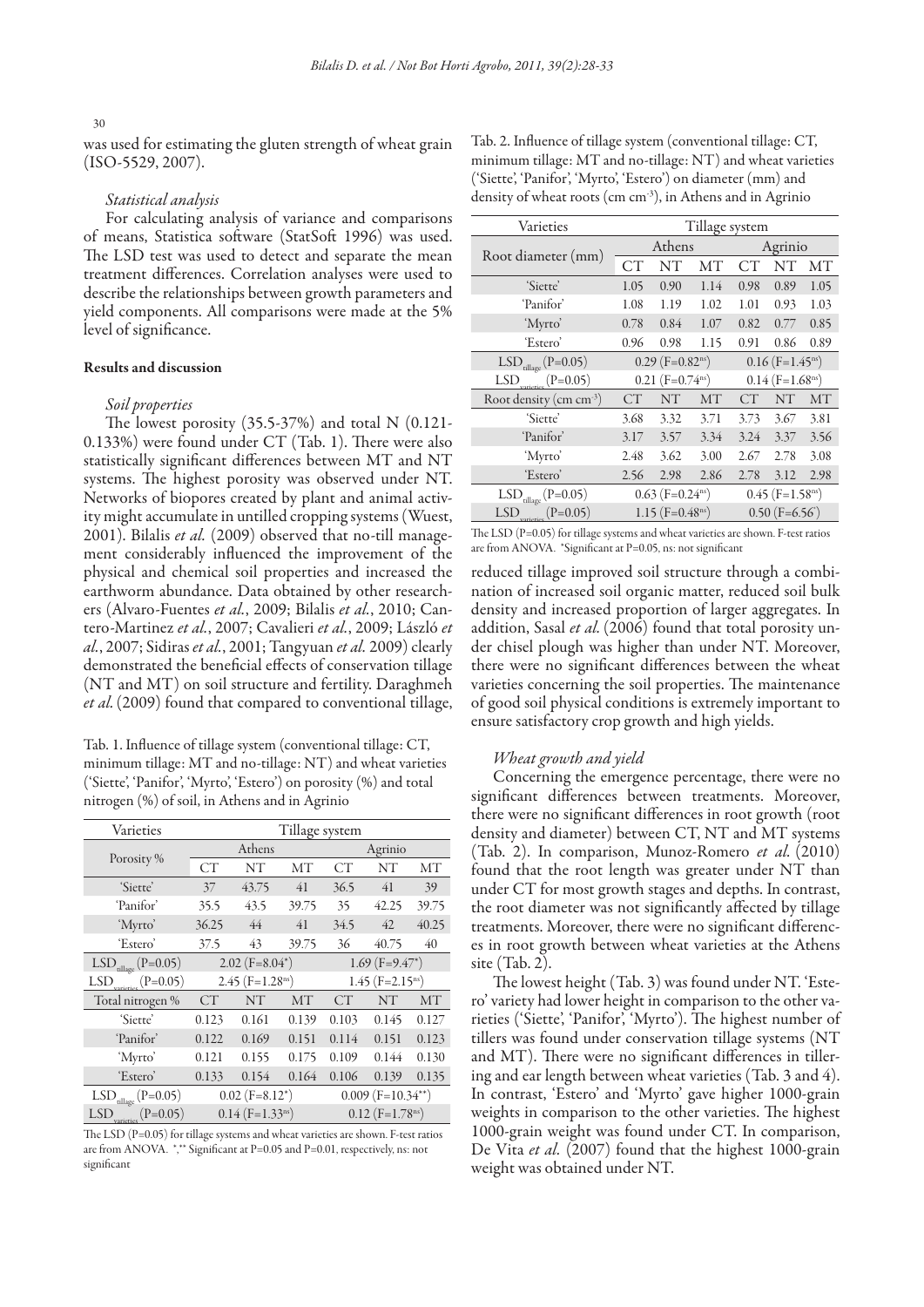Tab. 3. Influence of tillage system (conventional tillage: CT, minimum tillage: MT and no-tillage: NT) and wheat varieties ('Siette', 'Panifor', 'Myrto', 'Estero') on height (cm) and tillers per plant of wheat, in Athens and in Agrinio

| Varieties                           | Tillage system                  |                               |           |                     |       |           |  |
|-------------------------------------|---------------------------------|-------------------------------|-----------|---------------------|-------|-----------|--|
|                                     |                                 | Athens                        |           | Agrinio             |       |           |  |
| Height (cm)                         | <b>CT</b>                       | NT                            | MТ        | CТ                  | NT    | MТ        |  |
| 'Siette'                            | 85.52                           | 73.3                          | 79.97     | 86.45               | 76.34 | 82.31     |  |
| 'Panifor'                           | 80.47                           | 72.8                          | 80.8      | 81.03               | 74.23 | 81.34     |  |
| 'Myrto'                             | 79.62                           | 75.1                          | 78.8      | 79.34               | 76.02 | 76.23     |  |
| 'Estero'                            | 71.17                           | 69.82                         | 62.40     | 72.56               | 71.09 | 73.45     |  |
| $LSD_{\text{tillage}} (P=0.05)$     |                                 | $3.45$ (F=6.67 <sup>*</sup> ) |           | $2.13$ (F=10.56**)  |       |           |  |
| $LSD$ <sub>varieries</sub> (P=0.05) |                                 | $2.13$ (F=21.25***)           |           | $1.47$ (F=33.49***) |       |           |  |
| Tillers per plant                   | <b>CT</b>                       | NT                            | <b>MT</b> | CT                  | NT    | <b>MT</b> |  |
| 'Siette'                            | 5.37                            | 14.12                         | 13        | 9.56                | 11.23 | 10.97     |  |
| 'Panifor'                           | 7.25                            | 13.37                         | 13.62     | 8.89                | 12.01 | 11.45     |  |
| 'Myrto'                             | 4.12                            | 13.15                         | 12.87     | 9.23                | 10.95 | 11.23     |  |
| 'Estero'                            | 8.87                            | 13.12                         | 13.37     | 9.52                | 11.05 | 10.78     |  |
| $LSD_{\text{tilage}} (P=0.05)$      | $0.23$ (F=77.73 <sup>""</sup> ) |                               |           | $0.88(F=11.21^{n})$ |       |           |  |
| $LSD$ <sub>varieties</sub> (P=0.05) | 4.32 $(F=1.67^{ns})$            |                               |           | $2.04(F=3.49^{ns})$ |       |           |  |

The LSD (P=0.05) for tillage systems and wheat varieties are shown. F-test ratios are from ANOVA. \*, \*\*, \*\*\* Significant at P=0.05, P=0.01 and P=0.001, respectively, ns: not significant

Tab. 4. Influence of tillage system (conventional tillage: CT, minimum tillage: MT and no-tillage: NT) and wheat varieties ('Siette', 'Panifor', 'Myrto', 'Estero') on 1000-grain weight (g) and ear length of wheat, in Athens and in Agrinio

| Varieties                           | Tillage system                  |                                  |       |                                 |       |       |  |
|-------------------------------------|---------------------------------|----------------------------------|-------|---------------------------------|-------|-------|--|
| 1000-grain                          | Athens                          |                                  |       | Agrinio                         |       |       |  |
| weight $(g)$                        | <b>CT</b>                       | NT                               | MТ    | CT                              | NT    | MТ    |  |
| 'Siette'                            | 43.20                           | 39.92                            | 40.46 | 43.74                           | 41.03 | 41.46 |  |
| 'Panifor'                           | 43.42                           | 41.04                            | 41.44 | 43.53                           | 41.76 | 41.54 |  |
| 'Myrto'                             | 45.55                           | 41.69                            | 42.92 | 45.76                           | 42.49 | 42.73 |  |
| 'Estero'                            | 46.87                           | 41.72                            | 43.28 | 45.73                           | 42.72 | 43.45 |  |
| $LSD_{\text{tillage}} (P=0.05)$     | $0.18$ (F=10.96 <sup>**</sup> ) |                                  |       | $0.34$ (F=7.34)                 |       |       |  |
| $LSD$ <sub>varieties</sub> (P=0.05) |                                 | $0.34$ (F=12.94 <sup>***</sup> ) |       | $0.44$ (F=10.43 <sup>**</sup> ) |       |       |  |
| Ear length (cm)                     | <b>CT</b>                       | NT                               | MT    | СT                              | NT    | MT    |  |
| 'Siette'                            | 9.93                            | 9.57                             | 9.97  | 9.73                            | 9.61  | 9.59  |  |
| 'Panifor'                           | 9.70                            | 9.82                             | 9.65  | 9.78                            | 9.76  | 9.87  |  |
| 'Myrto'                             | 9.82                            | 10.30                            | 10.31 | 9.65                            | 9.87  | 9.71  |  |
| 'Estero'                            | 9.70                            | 9.42                             | 10.05 | 9.74                            | 9.63  | 9.67  |  |
| $LSD_{\text{tillage}} (P=0.05)$     | $0.76$ (F=0.81 <sup>ns</sup> )  |                                  |       | $0.45$ (F=1.34 <sup>ns</sup> )  |       |       |  |
| $LSD$ <sub>varieties</sub> (P=0.05) | $1.22$ (F=1.29 <sup>ns</sup> )  |                                  |       | $0.56$ (F=2.12 <sup>ns</sup> )  |       |       |  |

The LSD (P=0.05) for tillage systems and wheat varieties are shown. F-test ratios are from Anova. \*, \*\*, \*\*\* Significant at P=0.05, P=0.01 and P=0.001, respectively, ns: not significant

Yield was influenced by both the tillage system and variety (Tab. 5). The highest grain yields were found under the CT system (421-459 kg ha<sup>-1</sup>) with 'Siette', 'Myrto' and 'Estero' varieties. In contrast, for the 'Panifor' variety, the highest grain yield was observed under conservation tillage (NT and MT). Munoz-Romero *et al.* (2010) reported that under rain-fed Mediterranean Vertisol, wheat pro-

Tab. 5. Influence of tillage system (conventional tillage: CT, minimum tillage: MT and no-tillage: NT) and wheat varieties ('Siette', 'Panifor', 'Myrto', 'Estero') on yield (kg ha-1) and protein content (%) of wheat, in Athens and in Agrinio

| Varieties                           | Tillage system                 |                                |       |                                |           |           |  |
|-------------------------------------|--------------------------------|--------------------------------|-------|--------------------------------|-----------|-----------|--|
| Yield $(kg ha^{-1})$                |                                | Athens                         |       | Agrinio                        |           |           |  |
|                                     | CT <sup>-</sup>                | NT                             | MT    | СT                             | <b>NT</b> | MT        |  |
| 'Siette'                            | 421                            | 399                            | 360   | 414                            | 388       | 365       |  |
| 'Panifor'                           | 297                            | 363                            | 380   | 302                            | 374       | 384       |  |
| 'Myrto'                             | 432                            | 380                            | 334   | 427                            | 390       | 345       |  |
| 'Estero'                            | 459                            | 397                            | 430   | 448                            | 384       | 426       |  |
| $LSD$ <sub>tillage</sub> (P=0.05)   | $25.32$ (F=4.45 <sup>*</sup> ) |                                |       | $21.02$ (F=6.37 <sup>*</sup> ) |           |           |  |
| $LSD_{varieties}(P=0.05)$           |                                | $19.29$ (F=4.63 <sup>*</sup> ) |       | $14.34 (F=7.63^*)$             |           |           |  |
| Protein content %                   | СT                             | NT                             | MT    | СT                             | NT        | <b>MT</b> |  |
| 'Siette'                            | 11.43                          | 11.85                          | 11.15 | 11.12                          | 11.24     | 11.18     |  |
| 'Panifor'                           | 11.81                          | 12.14                          | 12.22 | 11.72                          | 11.83     | 11.78     |  |
| 'Myrto'                             | 12.02                          | 12.38                          | 12.62 | 11.89                          | 12.12     | 12.21     |  |
| 'Estero'                            | 12.96                          | 12.92                          | 13.22 | 12.45                          | 12.62     | 12.69     |  |
| $LSD$ <sub>tillage</sub> (P=0.05)   | $1.02$ (F=0.48 <sup>ns</sup> ) |                                |       | $0.66$ (F=1.23 <sup>ns</sup> ) |           |           |  |
| $LSD$ <sub>varieties</sub> (P=0.05) | $0.78$ (F=13.49***)            |                                |       | $0.44$ (F=21.09***)            |           |           |  |

The LSD (P=0.05) for tillage systems and wheat varieties are shown. F-test ratios are from Anova. \*, \*\*\* Significant at P=0.05 and P=0.001, respectively, ns: not significant

ductivity is greater under NT due to better root system development. Moreover, De Vita *et al.* (2007) observed that the superior effect of NT on wheat yield in comparison to CT was due to lower water evaporation from soil combined with enhanced soil water availability. Sip *et al.* (2009) reported that the reduced tillage system combined with high input level delivered a yield advantage for all the wheat varieties tested.

# *Wheat quality*

The assessment of wheat flour quality is a great importance for the wheat industry. High quality wheat grains are required for the milling and baking industries. Several physicochemical tests are employed in quality evaluation of wheat. Protein content, Zeleny sedimentation test and Hagberg falling number method are used to access the quality of wheat flours (Colombo *et al.*, 2008; De Vita *et al.*, 2007; Mares and Mrva, 2008). The sedimentation index (Zeleny test) measures the sedimentation volume of a suspension of flour in dilute lactic acid. Colombo *et al.* (2008) reported that the Zeleny test value was strongly correlated with bread loaf volume.

The Hagberg falling number test is a widely accepted, rapid test for determining the  $\alpha$ -amylase activity of wheat. As the amount of enzyme activity increases, the falling number decreases. Many countries use the falling number method at grain receival and as a component of trade specifications. Hagberg falling numbers above 250, 300, or in some cases 350, sec are required for inclusion of delivered grain in high-quality grades depending on the standards set by the wheat industries (Mares and Mrya, 2008). Low values of Hagberg falling number cause loaves to be dis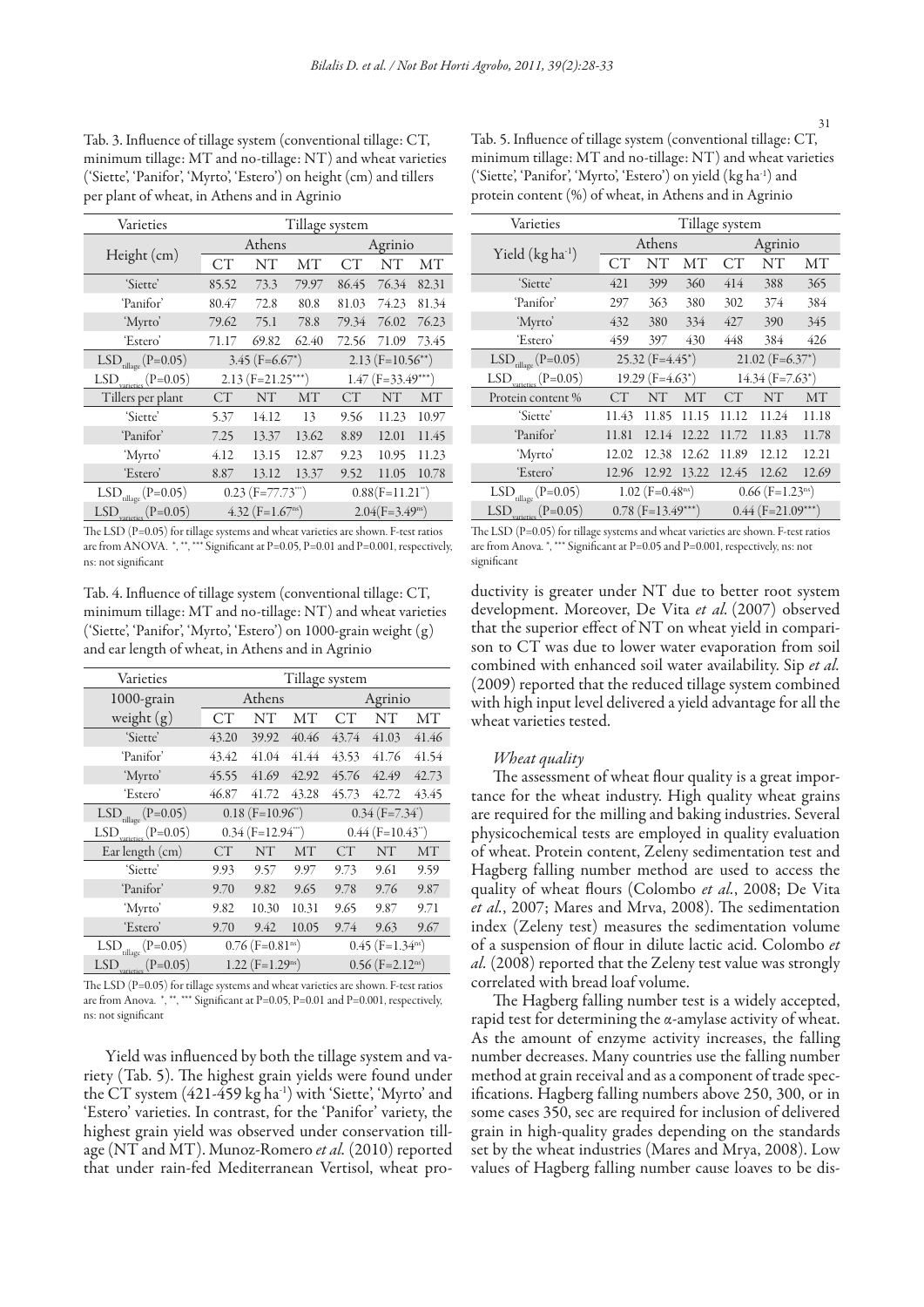Tab. 6. Influence of tillage system (conventional tillage: CT, minimum tillage: MT and no-tillage: NT) and wheat varieties ('Siette', 'Panifor', 'Myrto', 'Estero') on Zeleny value (cm-3 ) and Hagberg falling number (sec) of flour, in Athens and in Agrinio

| Varieties                           | Tillage system                  |                     |       |                                   |           |           |  |
|-------------------------------------|---------------------------------|---------------------|-------|-----------------------------------|-----------|-----------|--|
| Zeleny value                        | Athens                          |                     |       | Agrinio                           |           |           |  |
| $\rm (cm^{-3})$                     | СT                              | NΤ                  | МT    | CТ                                | NΤ        | MТ        |  |
| 'Siette'                            | 19.75                           | 19.5                | 19.75 | 25.67                             | 25.34     | 25.78     |  |
| 'Panifor'                           | 20.25                           | 20.75               | 20.5  | 24.97                             | 24.79     | 24.61     |  |
| 'Myrto'                             | 21.5                            | 22                  | 20.75 | 25.88                             | 25.31     | 25.89     |  |
| 'Estero'                            | 23.25                           | 24.25               | 23    | 25.44                             | 25.17     | 25.46     |  |
| $LSD_{\text{tillage}} (P=0.05)$     | $1.54$ (F=0.42 <sup>ns</sup> )  |                     |       | $1.08$ (F=2.42 <sup>ns</sup> )    |           |           |  |
| $LSD_{varieties}(P=0.05)$           |                                 | $1.14$ (F=12.42***) |       | 1.23 ( $F = 2.34$ <sup>ns</sup> ) |           |           |  |
| Hagberg falling<br>number (sec)     | <b>CT</b>                       | <b>NT</b>           | MT    | <b>CT</b>                         | <b>NT</b> | <b>MT</b> |  |
| 'Siette'                            | 437                             | 453                 | 474   | 324                               | 315       | 328       |  |
| 'Panifor'                           | 447                             | 438                 | 475   | 356                               | 367       | 362       |  |
| 'Myrto'                             | 438                             | 434                 | 447   | 318                               | 323       | 312       |  |
| 'Estero'                            | 403                             | 408                 | 423   | 317                               | 309       | 298       |  |
| $LSD$ <sub>tillage</sub> (P=0.05)   | $4.87$ (F=32.48 <sup>-1</sup> ) |                     |       | $23.02$ (F=5.48 <sup>*</sup> )    |           |           |  |
| $LSD$ <sub>varieties</sub> (P=0.05) | $4.23$ (F=33.23***)             |                     |       | 50.24 (F=2.63 <sup>ns)</sup>      |           |           |  |

The LSD (P=0.05) for tillage systems and wheat varieties are shown. F-test ratios are from Anova. \*, \*\*\* Significant at P=0.01 and P=0.001, respectively, ns: not significant

coloured, sticky and of poor texture. High protein concentration is required to impart strength to dough, allowing it to trap the  $\mathrm{CO}_2$  gas produced during fermentation (Smith and Gooding, 1999).

There were no significant differences in protein content between tillage systems in the present study (Tab. 5). In contrast, De Vita *et al.* (2007) reported that the highest protein content was obtained under CT (15.5-19.6% for CT *versus* 11.4-14.7% for NT). In Athens, the highest Hagberg falling number (Tab. 6) was found under MT. The 'Estero' variety had the lowest Hagberg falling number (403-423 sec) in comparison to the other varieties ('Siette', 'Panifor', 'Myrto'). There were no significant differences in Zeleny sedimentation value between tillage systems (Tab. 6). The Zeleny value had positive and significant correlation with protein content  $(r=0.45, P<0.01)$  in agreement with Colombo *et al.* (2008). Gursoy *et al.* (2010) found that tillage had a significant effect on grain yield and test weight, but did not significantly influence protein content and sedimentation. The 'Estero' variety had the highest Zeleny sedimentation value (23-24.25 cm<sup>3</sup>) in comparison to the other varieties ('Siette', 'Panifor', 'Myrto'). Hagberg falling number had negative and significant correlation with protein content and Zeleny value (r=-0.54, P<0.001 and  $r = -0.35$ , P<0.05, respectively). Grain quality is a complex characteristic that depends on a number of factors such as genotype and location (Colombo *et al.*, 2008; Kilic and Yagbasanlar, 2010; Zecevic *et al.*, 2009). Hagberg falling number is almost exclusively influenced by environment and genotypic main effects (Grausgruber *et al.,* 2000).

In Agrinio, concerning the wheat quality (Hagberg falling number and Zeleny value), there were no significant differences between treatments. The Hagberg falling number and Zeleny value in Athens were always higher than those in Agrinio. The main reason for lower wheat quality in Agrinio may be attributed to precipitation there during the harvest period. Pre-harvest sprouting and high α-amylase activity are the most serious problems for wheat production in some areas. It has become more frequent for wheat to be exposed to continuous rain for several days at harvest time(Yanagisawa *et al.*, 2005).

# Conclusions

Our results indicate that high quality flour (high protein content and Zeleny value and low Hagberg falling number) was produced by the 'Estero' variety. Comparing the four varieties, it has been found that the 'Panifor' variety cultivated under the conservation tillage had higher yield. In contrast, the highest grain yield was found under the CT system with 'Siette', 'Myrto' and 'Estero' varieties. Moreover, there were no significant differences between the tillage systems concerning the protein content and Zeleny value. Finally, reducing tillage intensity improved the Hagberg falling number of wheat flour.

#### References

- Alvarez R (2005). A review of nitrogen fertilizer and conservation tillage effects on soil organic carbon storage. Soil Use Manag 21:38-52.
- Alvaro-Fuentes J, Lopez MV, Arrue JL, Moret D, Paustian K (2009). Tillage and cropping effects on soil organic carbon in Mediterranean semiarid agro ecosystems: Testing the Century model. Agric Ecosystem Environ134:211-217.
- Annicchiarico P, Chiappariino E, Perenzin M (2010). Response of common wheat varieties to organic and conventional production systems across Italian locations, and implications for selection. Field Crops Res 116:230-238.
- Bhattacharyya R, Kundu S, Pandey SC, Singh KP, Gupta HS (2008). Tillage and irrigation effects on crop yields and soil properties under the rice-wheat system in the Indian Himalayas. Agric Water Manag 95:993-1002.
- Bilalis D, Efthimiadis P, Sidiras N (2001). Influence of three tillage systems on weed flora in a 3-year rotation. J Agron Crop Sci 186:135-141
- Bilalis D, Sidiras N, Vavoulidou E, Konstantas A (2009). Earthworm populations as affected by crop practices on clay loam soil in a Mediterranean climate. Acta Agric Scand Sect B-Soil Plant Sci 59:440-446.
- Bilalis DJ, Karkanis A, Papastylianou P, Patsiali S, Athanasopoulou M, Barla G, Kakabouki I (2010). Response of organic linseed (*Linum usitatissimum* L.) to the combination of tillage systems (minimum, conventional and no-tillage) and fertilization practices: Seed and oil yield production. Aust J Crop Sci 4:700-705.

#### 32